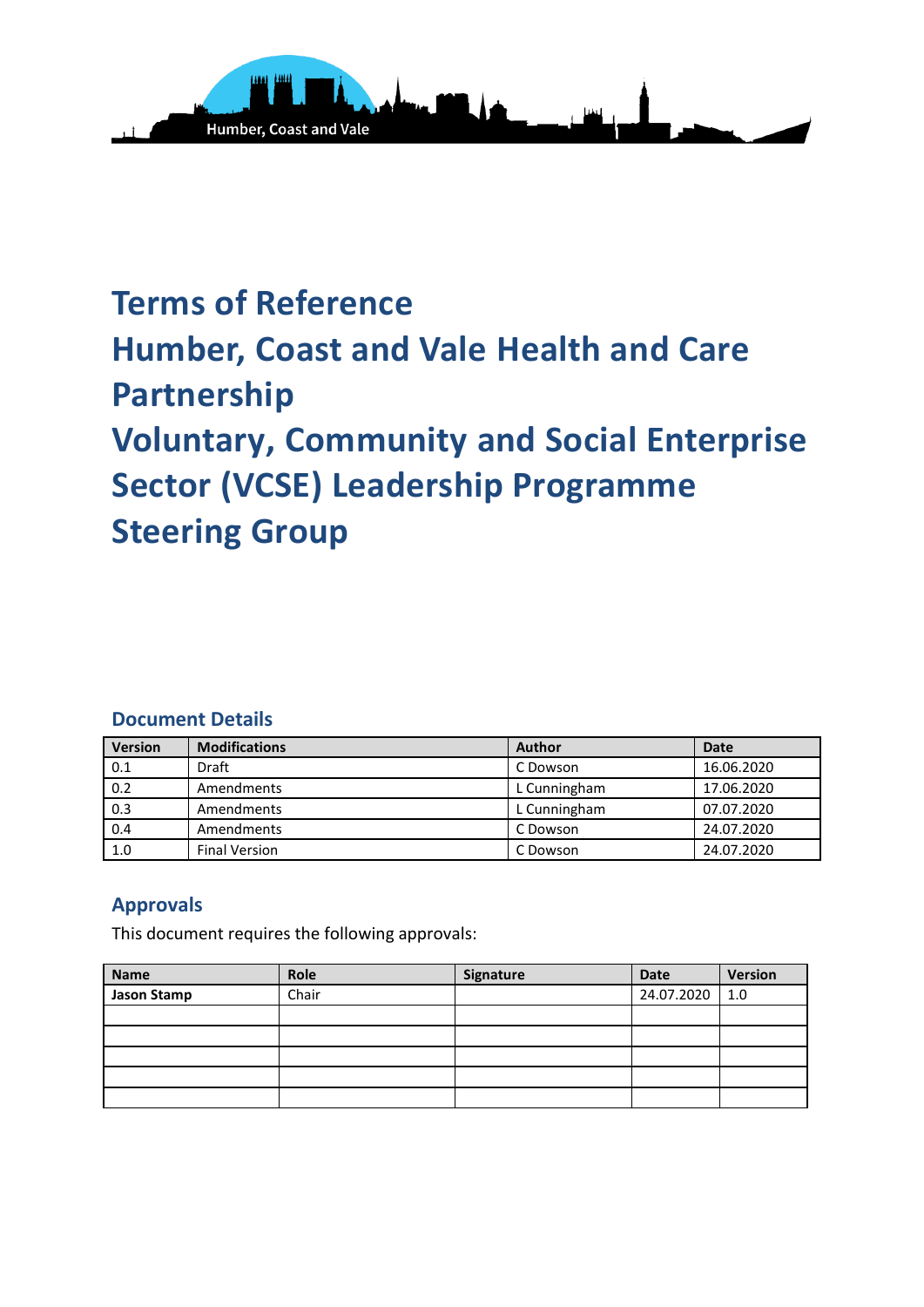## **Vision**

The core objective of the VCSE Leadership Programme is to influence and facilitate greater collaboration between the Humber, Coast and Vale Health and Care Partnership and the Voluntary, Community and Social Enterprise Sector, enhancing the role of the VCSE sector in the delivery of the transformation of health and wellbeing and cementing their role as a key strategic partner.

# **Objectives**

The objectives for the VCSE Leadership Programme Steering Group will be to:

- Provide direction and leadership to steer the delivery of the VCSE Leadership Programme;
- Ensure the VCSE Leadership Programme achieves its aims and ambitions;
- Represent and champion the wider Voluntary, Community and Social Enterprise organisations across the region being cognisant of their value, complexity and innovation;
- Provide constructive challenge across other programme areas of the ICS/Partnership and developing effective mechanisms to enable this;
- Develop an approach, values and ethos which enable proactive and collaborative responses as well as reactive action where required in the  $21<sup>st</sup>$  Century health and care system;
- Play an influential role in the HCV Partnership's key priority areas of health inequalities, prevention and public health.

# **Principles**

The guiding principles that inform how the HCV VCSE Leadership Programme Steering Group will undertake its duties are:

- Strategic thought leadership and design;
- Influential;
- Collaborative, "one team";
- Always evolving and adapting, resilient;
- Honesty and transparency;
- Supportive culture;
- Focus on health inequalities;
- $\bullet$  Selective focusing energy where it matters;
- Enabling; and
- Advocacy the VCSE Sector as equal partners in the health and care economy.

### **Responsibilities**

The responsibilities for the HCV VCSE Leadership Programme Steering Group will include:

• enabling increased VCSE sector involvement and visibility in the design and delivery of integrated care;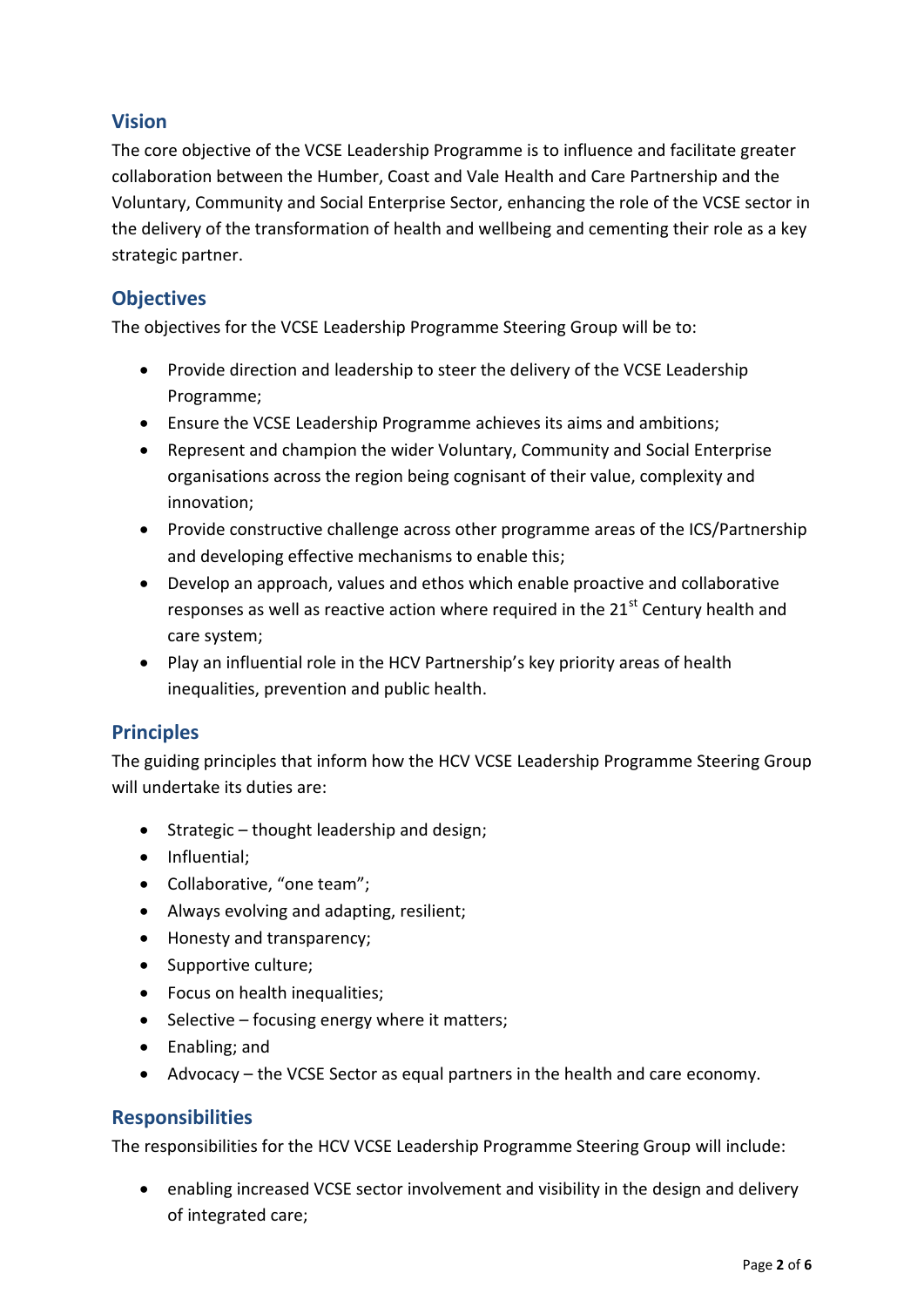- supporting and influencing improved relationships and deeper trust between VCSE and statutory partners across all six 'places,' building on those which have been created or cemented during the Covid-19 response;
- developing the detailed Work Plan for the VCSE Leadership Programme to deliver;
- engaging and communicating with VCSE organisations across the Partnership and wider, ensuring a two-way dialogue is maintained throughout the lifetime of the programme with mutually-agreed frequency and means;
- representing the VCSE sector across Humber, Coast and Vale and on behalf of the wider sector – carrying the trust of colleagues to speak on behalf of and in support of the sector;
- monitoring programme activities and expenditure;
- providing a supportive role to other groups and programmes across the Partnership as needed.

# **Membership/Representation**

The membership of the HCV VCSE Leadership Programme Steering Group is set out in Annex A.

The membership of the HCV VCSE Leadership Programme Steering Group can be amended by agreement of the membership.

The members can request, subject to agreement of the membership, that other parties can be co-opted onto the group for specific discussions.

In order to embed the senior level buy-in required for the programme as well as the need to maintain programme consistency, Statutory Sector representatives from health and local government within the membership should endeavour not to delegate meeting attendance to deputised colleagues.

### **Decision making**

Members of the HCV VCSE Leadership Programme Steering Group are accountable to their own organisation and to the wider VCSE sector within the 'place' that they represent. In the group members will provide a strategic view from the VCSE sector to inform recommendations, policies and strategic direction.

In order to ensure that the VCSE Leadership Programme remains driven by the VCSE sector, it is agreed that non-VCSE (Statutory Sector) representatives who join the Steering Group should not have voting rights pertaining to decisions required by the group and the programme.

Annex B sets out the governance diagram for the HCV VCSE Leadership Programme Steering Group.

# **Management of meetings**

The HCV VCSE Leadership Programme Steering Group will be chaired on a 6-monthly basis by the North Yorkshire/York or Humber Geographical Partnership VCSE Chair. The Chair will be drawn from the existing membership and will rotate every 6 months between North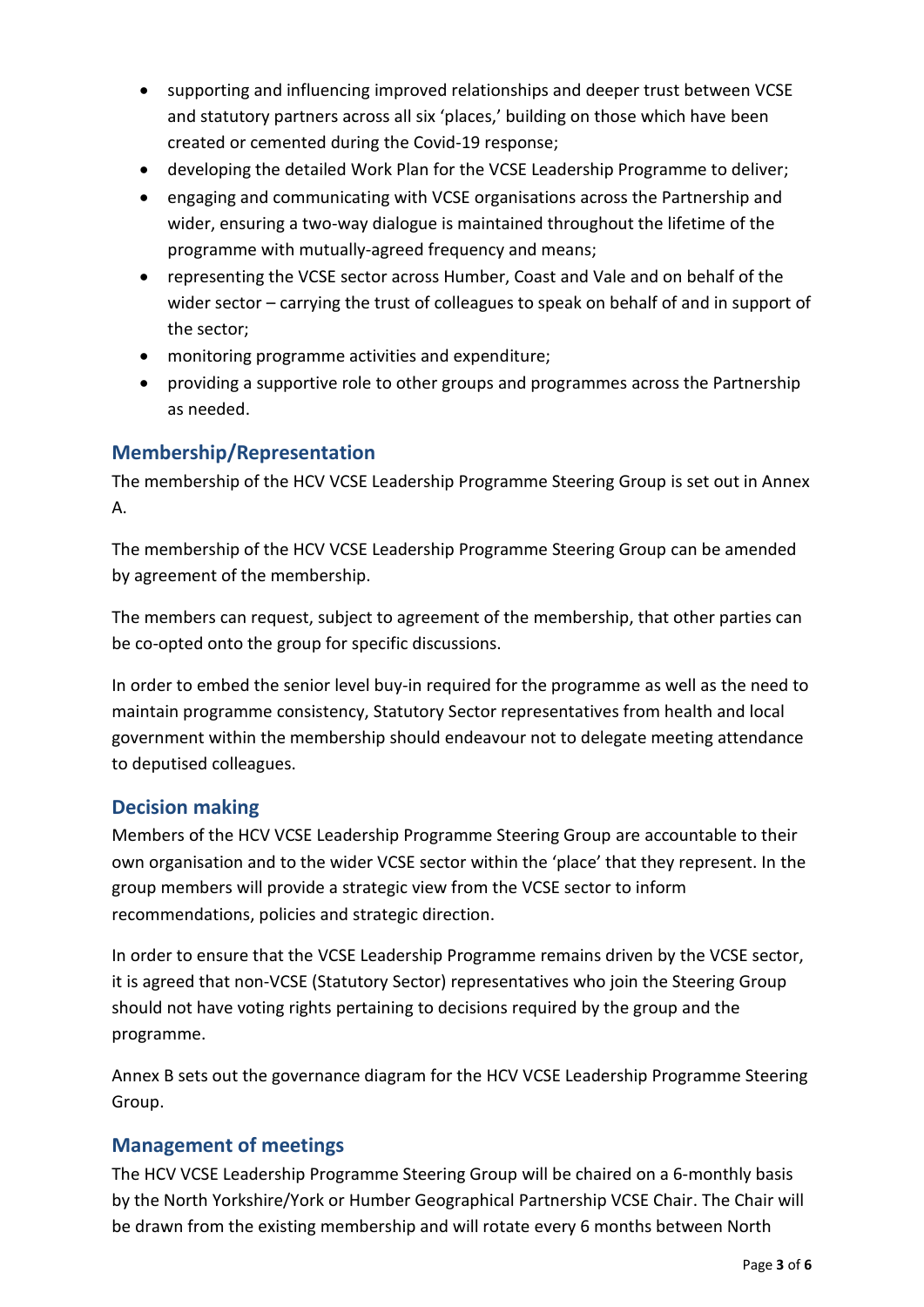Yorkshire and Humber. The Chair can serve an extended length of term by agreement of the membership.

The HCV VCSE Leadership Programme Steering Group will meet on a monthly basis.

The meetings of the HCV VCSE Leadership Programme Steering Group will be administered by the Humber, Coast and Vale Partnership Office or as determined by the needs of the group membership.

The agenda for the meeting will be agreed with the Chair and circulated in advance of the meeting. Any items or papers for the agenda should be submitted to the Humber, Coast and Vale Partnership Team via [hullccg.hcvstppmo@nhs.net](mailto:hullccg.hcvstppmo@nhs.net) at least 10 days prior to the weekly meeting.

The agenda, meeting notes and papers will be available on request to the wider VCSE sector partners and Steering Group members will be responsible for messaging and communications within their respective 'place.'

#### **Review**

The HCV VCSE Leadership Programme Steering Group shall review these terms of reference annually or as required to ensure they remain up to date and in line with Humber, Coast and Vale Partnership operating arrangements.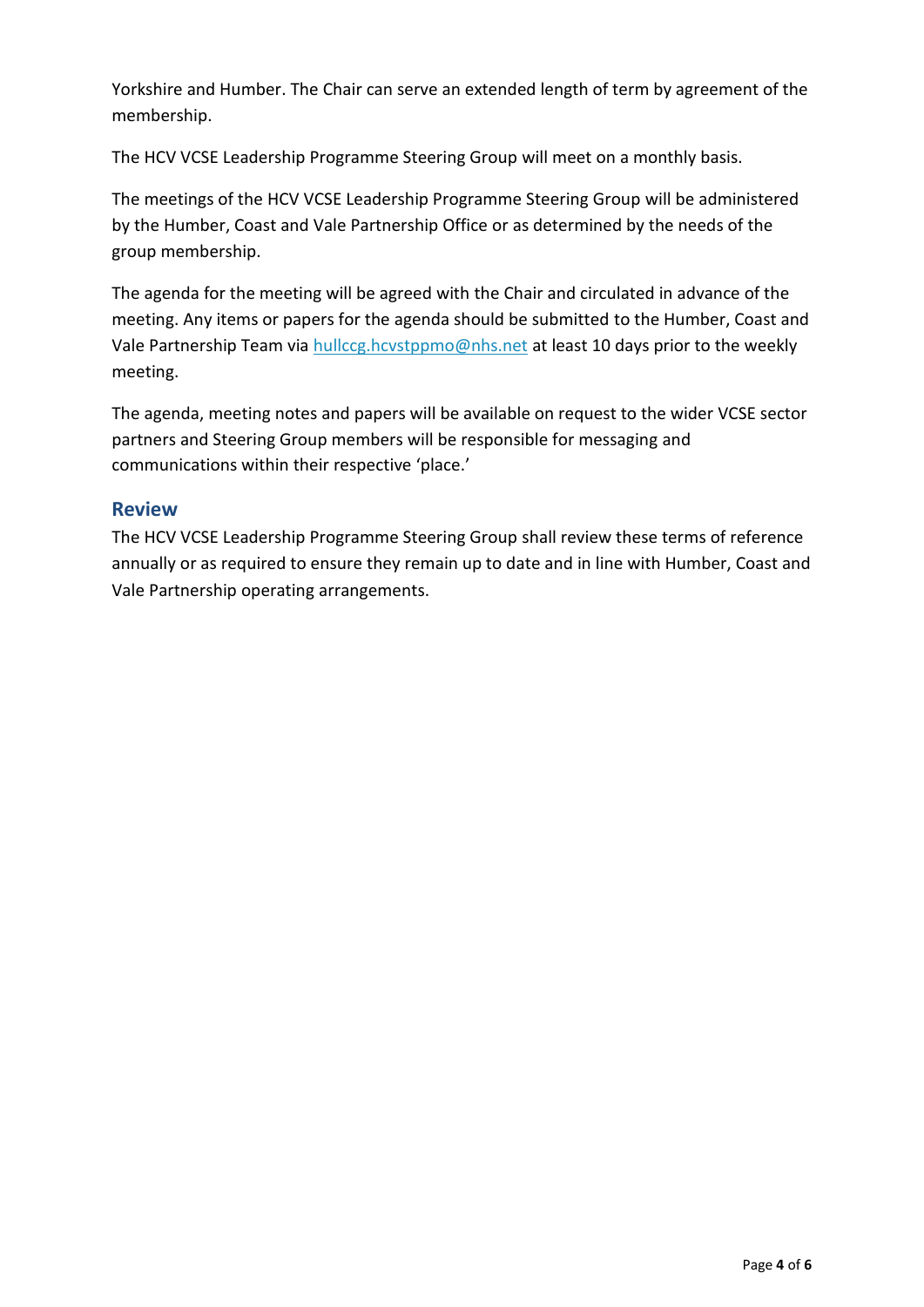# **Annex A – Membership of the HCV VCSE Leadership Programme Steering Group**

The membership is as follows:

| Role / Sector<br>Representative                                              | <b>Name</b>            | <b>Job Title</b>                                              | Organisation                                               |
|------------------------------------------------------------------------------|------------------------|---------------------------------------------------------------|------------------------------------------------------------|
| Finance Lead                                                                 | Jan Garrill            | <b>Chief Executive</b>                                        | <b>Two Ridings Community</b><br>Foundation                 |
| <b>East Riding</b><br>Representative                                         | Andy Barber            | <b>Chief Executive</b>                                        | <b>HEY Smile Foundation</b>                                |
| North<br>Lincolnshire<br>Representative                                      | Susan Oliver           | <b>Chief Executive</b>                                        | Humber and Wolds Rural<br>Action                           |
| North East<br>Lincolnshire<br>Representative                                 | Pippa Robson           | Deputy Chief Executive                                        | The Forum                                                  |
| York<br>Representative                                                       | <b>Alison Semmence</b> | <b>Chief Executive</b>                                        | York CVS                                                   |
| Hull<br>Representative                                                       | Jason Stamp            | <b>Chief Executive</b>                                        | The Forum                                                  |
| North Yorkshire<br>Representative                                            | Leah Swain             | <b>Chief Executive</b>                                        | <b>Community First Yorkshire</b>                           |
| Humber<br>Geographical<br>Partnership<br>Representative                      | <b>Erica Daley</b>     | <b>Chief Operating Officer</b>                                | <b>NHS Hull Clinical</b><br><b>Commissioning Group</b>     |
| North Yorkshire<br>and York<br>Geographical<br>Partnership<br>Representative | Wendy Balmain          | Director of Strategy<br>and Integration                       | NHS North Yorkshire Clinical<br><b>Commissioning Group</b> |
| Humber Local<br>Authority<br>Representative                                  | John Skidmore          | Director of Adults,<br><b>Health and Customer</b><br>Services | East Riding of Yorkshire<br>Council                        |
| North Yorkshire<br>and York Local<br>Authority<br>Representative             | <b>Richard Webb</b>    | Director of Health and<br><b>Adult Services</b>               | North Yorkshire County<br>Council                          |
| <b>Humber Coast</b><br>and Vale<br>Partnership Office                        | Linsay Cunningham      | Head of<br>Communications and<br>Engagement                   | <b>Humber Coast and Vale</b><br>Partnership Office         |
| Humber Coast<br>and Vale<br>Partnership Office                               | <b>TBC</b>             | <b>VCSE Programme</b><br>Director                             | <b>TBC</b>                                                 |